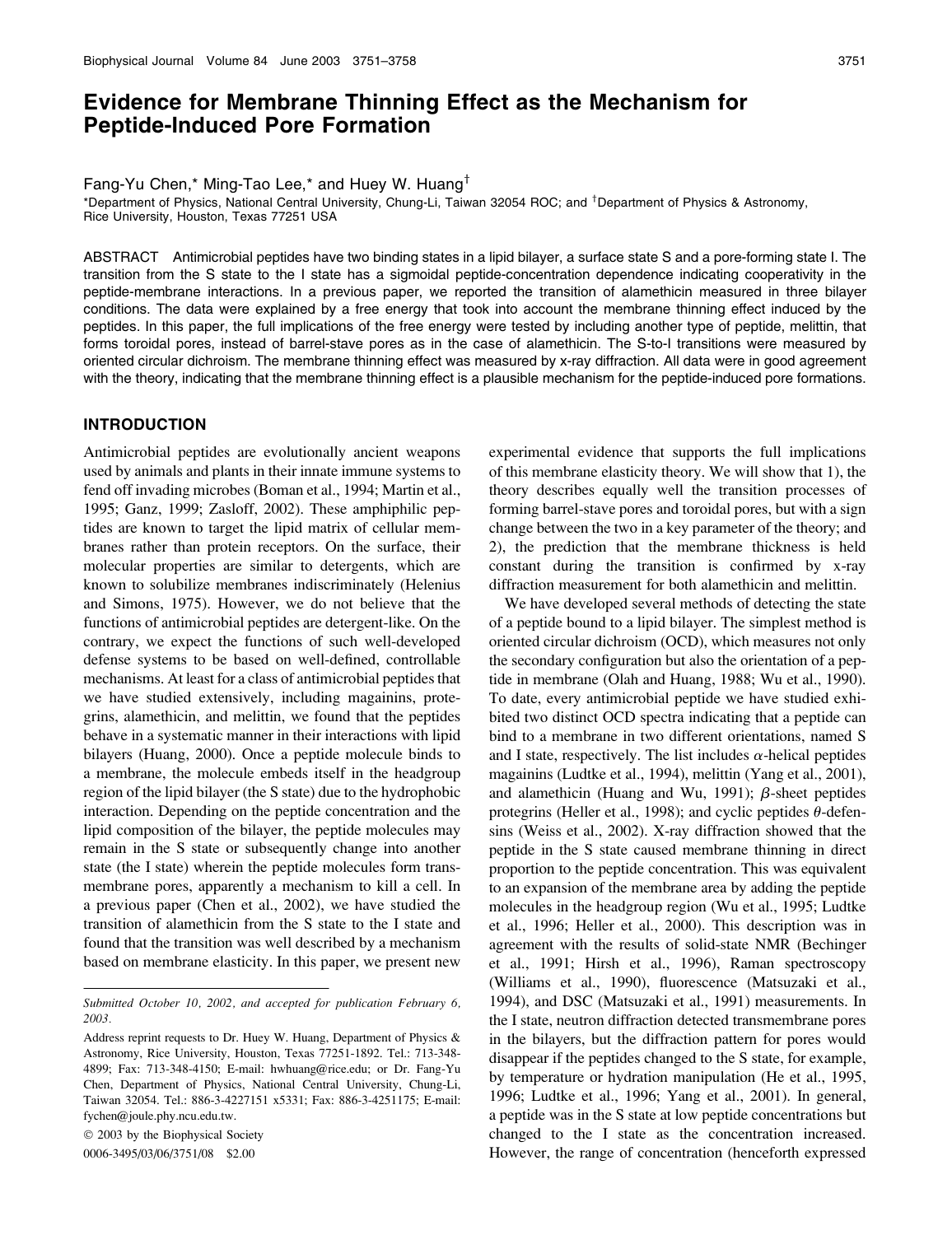as the peptide-to-lipid molar ratio  $P/L$ ) over which a peptide changes from S to I varied greatly with the lipid composition of the bilayer and also with the peptide itself (Huang and Wu, 1991; Ludtke et al., 1994; Heller et al., 1997, 1998; Yang et al., 2001; Weiss et al., 2002). For the ease of measurement, we chose the lipid compositions in which the peptides exhibited the S-to-I transitions between  $P/L \sim 1/150$  and  $P/L$  $\sim$ 1/10 for in-depth studies.

The alamethicin transition was studied in diphytanoyl phosphatidylcholine (DPhPC) bilayers in Chen et al. (2002). The fraction of alamethicin molecules changed from the S to the I state,  $\phi$ , was measured as  $P/L$  increased. The sigmoidal dependence of  $\phi$  on  $P/L$  could not be explained by a micellar model of aggregation. Instead we proposed that the free energy for the state of peptide should include an elastic energy term representing the membrane thinning effect. The inclusion of this elastic energy of membrane provided a driving force for the S-to-I transition that explained the strong cooperativity exhibited in the peptide's activities. In particular, the theoretical prediction that  $\phi$  is inversely proportional to  $P/L$  was borne out by the measurements of  $\phi$ versus P/L in several different conditions of the bilayer.

Although alamethicin is similar to other antimicrobial peptides in its S-to-I transition behavior (Heller et al., 1998), it is unique in forming transmembrane pores described as a barrel-stave model (Baumann and Mueller, 1974). As far as we know, all other antimicrobial peptides, including melittin, form another type of transmembrane pore called the toroidal model (Ludtke et al., 1996; Matsuzaki et al., 1996; Yang et al., 2001). In this paper, we will use melittin as an example to see if the proposed theory also describes peptides that form toroidal pores. The difference between these two types of peptides is interesting. A sign change in one key parameter of the theory seems to reflect two different types of interactions. The theory also predicted that the membrane thinning should stop at the onset of S-to-I transition and membrane thickness should remain constant in the transition region. X-ray diffraction experiments were performed on both alamethicin and melittin to test this prediction.

# EXPERIMENTAL MATERIALS AND METHODS

#### **Materials**

1,2-diphytanoyl-sn-glycero-3-phosphatidylcholine (DPhPC), 1,2-dimyristoyl-sn-glycero-3-phosphatidylcholine (DMPC) and 1,2-dioleoyl-sn-glycero-3-phosphatidylcholine (DOPC) were purchased from Avanti Polar Lipids (Alabaster, AL). Alamethicin and melittin were purchased from Sigma-Aldrich Chemical Co. (St. Louis, MO). Two grades of melittin were used, the sequencing grade (product no. M-1407) and the grade of purity 93% HPLC (product no. M-2272). Both gave the same results in this study. Yang et al. (2001) also found no difference between Sigma melittin and pure synthetic melittin in this type of study as long as there was no added  $Ca^{2+}$  in the sample. Polyethylene glycol (PEG20000) was purchased from Merck KGaA Co. (Darmstadt, Germany). All materials were used as delivered.

#### Sample preparation

In this study, two experimental methods were used. One was OCD (Olah and Huang, 1988; Wu et al., 1990) for the measurement of peptide orientation in lipid bilayers. Another was lamellar x-ray diffraction (LXD) for the measurement of membrane thickness. The samples used in both methods were in the form of oriented multilayers, a stack of parallel lipid bilayers on a solid substrate. The preparation of such oriented samples followed the method described in the previous study (Chen et al., 2002). Briefly, lipid and peptide of chosen P/L were codissolved in a solvent of 1:1 (v/v) methanol and chloroform. The lipid concentration was  $\sim$ 1 mg per 20  $\mu$ l solvent. An appropriate amount of the solution was spread onto a cleaned quartz surface—10  $\mu$ l or less solution (depending on the  $P/L$ ) onto a 14-mmdiameter area for OCD, or 100  $\mu$ l solution onto a 20-mm-square area for LXD. When the solvent dried, the sample was vacuumed to remove the remaining solvent residues, and then slowly hydrated with water vapor until it appeared transparent. A good sample was visually smooth and showed at least five orders of Bragg diffraction by LXD. Two peptide/lipid systems were studied systematically; these were alamethicin in DPhPC and melittin in DOPC. As stated above, these peptide-lipid combinations were chosen for their ranges of P/L in their S-to-I transitions.

#### OCD measurement

The sample chamber for OCD was the same as used in Chen et al. (2002). The temperature was controlled at 30°C with stability of  $\pm 0.1$ °C. The water solution of PEG20000 was inside the sealed chamber to control the hydration of the sample via its vapor. The concentration of PEG solution used in this study was 4.75 g of PEG20000 in 10.00 g of water, which gave a vapor pressure equivalent to 98% relative humidity (RH) at  $30^{\circ}$ C, (differing by only  $0.1\%$  from  $25^{\circ}$ C) as was calibrated in Chen et al. (2002). The hydration equilibrium of the sample was ensured by an agreement of at least three OCD spectra measured over a period of 6 h. OCD was measured with a Jasco J-810 spectropolarimeter, with light incident normal to the sample surface (Wu et al., 1990). The sample was allowed to rotate around the incident light at eight angles equally spaced in one complete rotation. The averaged spectrum of the measurements at eight rotational angles was used for analysis. The rotational average ensured the elimination of possible artifacts due to linear dichroism (Wu et al., 1990). The background OCD spectra of pure lipid bilayers (i.e., without peptides) were measured separately and were removed from the spectra of the corresponding samples containing peptide.

The reason we chose 98% RH (rather than 100% RH) for this experiment was that for both OCD and LXD measurements, the sample substrate was oriented vertically. At the levels of humidity higher than 98% RH, the membranes on an open sample (i.e., on one substrate) would flow. This is not to say it is impossible to make measurements at 100% RH. An oriented membrane sample could be covered with another substrate to prevent the sample flow, as we have done previously for OCD (Chen et al., 2002; Wu et al., 1990) and for LXD (Olah et al., 1991; Wu et al., 1995). However, it would take a long equilibrating time to change the hydration of a covered (i.e., two-substrate) sample, and hydration changes are necessary in x-ray experiments for the purpose of phase determination. As we will make clear in the discussion section, the dependence of the peptide transition on hydration is gradual. There is no qualitative difference between the transitions measured at 98% RH and at 100% RH (Chen et al., 2002).

The OCD spectra for the S state and the I state of alamethicin were measured in Chen et al. (2002). The OCD spectra for the S state and the I state of melittin were measured previously by Yang et al. (2001) in DMPC bilayers in another laboratory. These spectra were remeasured and reproduced here using the instrument described here.

#### LXD measurement

The sample chamber for LXD was the same as used in our previous studies (Chen et al, 1997; Hung et al., 2000), except that the relative humidity was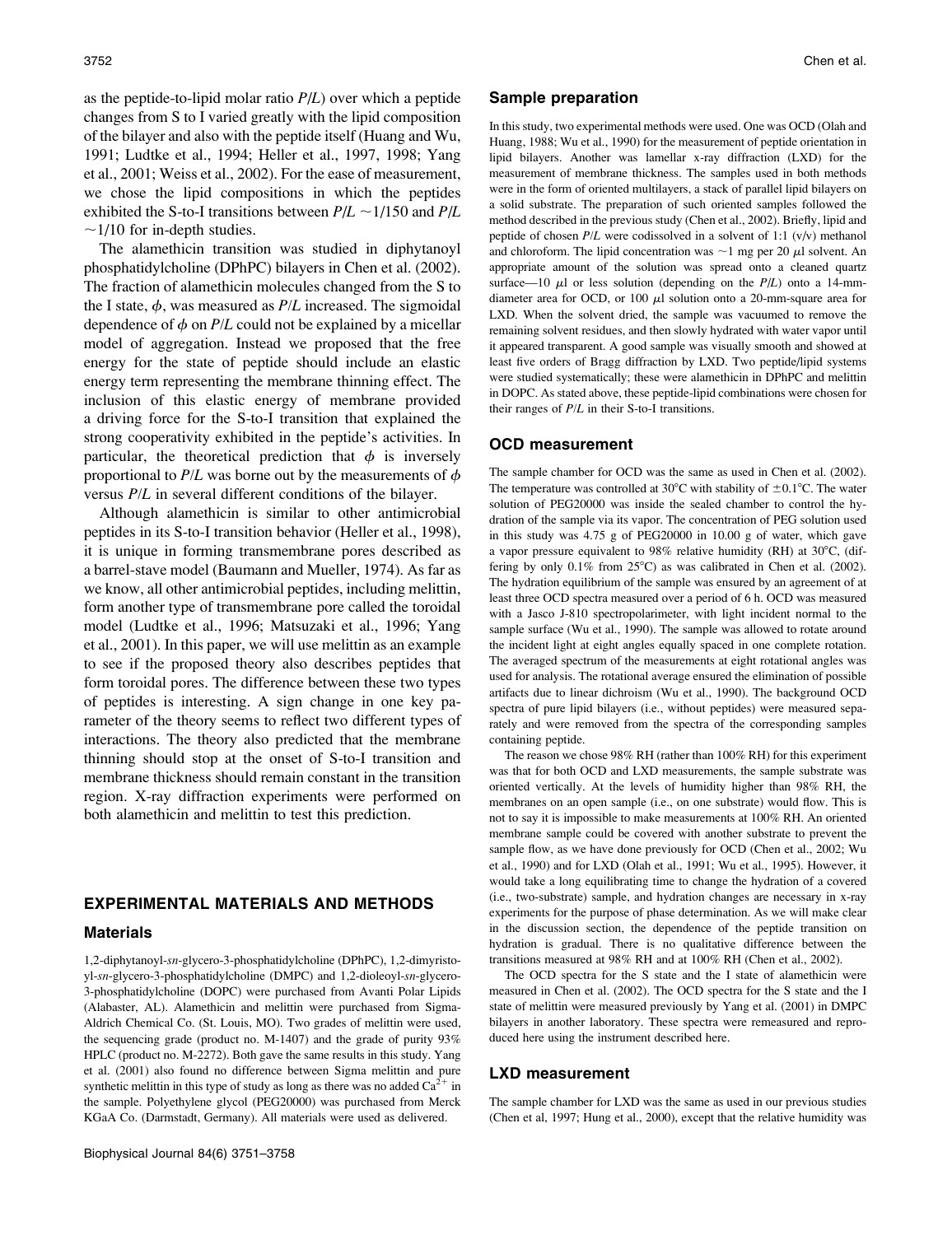controlled by a series of PEG solutions enclosed inside the chamber. This was to ensure that the hydration levels of the sample were the same in the OCD and LXD measurements. The temperature was set at  $30^{\circ}$ C, the same temperature for the OCD measurement. In addition to the measurement at 98% RH, a series of measurements were made at lower levels of humidity for the purpose of phase determination. Precise reading for these lower levels of humidity was not necessary, because the swelling method for phase determination depended on the precise reading of lamellar repeat spacings only.

LXD was measured with Cu K<sub> $\alpha$ </sub> radiation generated at 30 kV/30 mA by  $\theta$ -2 $\theta$  scan from  $\theta = 0.5^{\circ}$  to 7.5° with a step size  $\Delta \theta = 0.01^{\circ}$  at 1 s per step. The equilibrium of the sample at each humidity setting was ensured by an agreement of at least three consecutive diffraction patterns whose average was subsequently analyzed. Only samples that produced at least five discernible diffraction peaks were accepted. For  $P/L > 1/25$ , diffraction patterns showed only four discernible peaks—these results were not included in the discussion. Each peptide-lipid combination was measured with at least two separately prepared samples. Each sample was measured twice separately at least 10 h apart to check the reproducibility.

The procedure for data reduction was described in many of our papers (Chen et al, 1997; Hung et al., 2000; Ludtke et al., 1995; Wu et al., 1995; Olah et al., 1991). Briefly, the procedure started with background removal, and absorption and diffraction volume corrections. Then the integrated peak intensities were corrected for the polarization and the Lorentz factors. The magnitude of the diffraction amplitude was the square root of the integrated intensity. The phases were determined by the swelling method (Blaurock, 1971). With their phases determined, the diffraction amplitudes were Fourier transformed to obtain the trans-bilayer electron density profiles. The profiles were not normalized to the absolute scale, but they gave the correct peak-topeak distances, since the latter are independent of normalization (Wu et al., 1995).

## RESULTS AND ANALYSIS

## Fraction of peptide molecules in the I state,  $\phi$  versus P/L

For helical peptides, including both alamethicin and melittin, the I spectrum is that of helices normal to the plane of the bilayers and the S spectrum of helices parallel to the plane (Olah and Huang, 1988; Wu et al., 1990). These spectra are somewhat different in their details from one helical peptide to another, most likely because none of such peptides is a perfect  $\alpha$ -helix for the entire length (Okada et al., 1994). The S and I spectra of alamethicin (Wu et al., 1990) were reproduced here at  $P/L = 1/150$  and  $P/L = 1/15$ , respectively (Fig. 1 top). Every other spectrum of alamethicin can be fit by a linear combination of these S and I spectra. From the fit, we obtained the fraction of the peptide molecules in the I state,  $\phi$  (Fig. 2). The error bars, about  $\pm 0.05$ , represent the standard deviations of the numerical fits. We note that we have practically reproduced the previous result measured at  $25^{\circ}$ C (Chen et al., 2002), with only slight differences.

Fig. 1 bottom shows the OCD spectra of melittin in DOPC bilayers at 30 $\degree$ C and 98% RH in a series of P/Ls. The spectra here are noisier than the ones in Fig. 1 top. This is because DOPC has a much higher UV absorptance than DPhPC. Particularly at low values of  $P/L$ , the noise levels were high at wavelengths below 200 nm, because larger amounts of sample were needed to obtain sufficient peptide signals. The



FIGURE 1 (top) OCD spectra of alamethicin in DPhPC bilayers at  $30^{\circ}$ C and 98% RH with P/L varied from 1/150 to 1/15 (lipid background removed). The spectra of  $P/L = 1/150$  and 1/15 were the spectra for the S state and the I state of alamethicin, as established in Chen et al. (2002). All other spectra were normalized such that each was fit by a linear combination of S and I:  $(1 - \phi)S + \phi I$  with  $\phi$  as a fitting parameter (see Chen et al., 2002). (bottom) OCD of melittin in DOPC bilayers at  $30^{\circ}$ C and  $98\%$  RH with P/L varied from 1/150 to 1/10 (lipid background removed). The high UV absorptance by DOPC made the spectra below  $\sim$ 200 nm unacceptably noisy. The spectra I and S of melittin were established in Yang et al. (2001) and were remeasured here in DMPC bilayers. The spectra from DOPC bilayers were normalized as above.

S and I spectra were obtained from melittin in DMPC bilayers as described in Yang et al. (2001) and were reproduced by our instrument in this study. All measured spectra of melittin could be fit with a linear combination of these S and I spectra for wavelength above 200 nm. The fraction of melittin molecules in the I state is plotted against  $P/L$  in Fig. 2.

# Membrane thickness versus P/L

The diffraction patterns of all the samples measured at  $30^{\circ}$ C and 98% RH are shown in Fig. 3. At least five Bragg orders were recorded in each pattern. No peak broadening with Bragg order was observed, indicating that undulation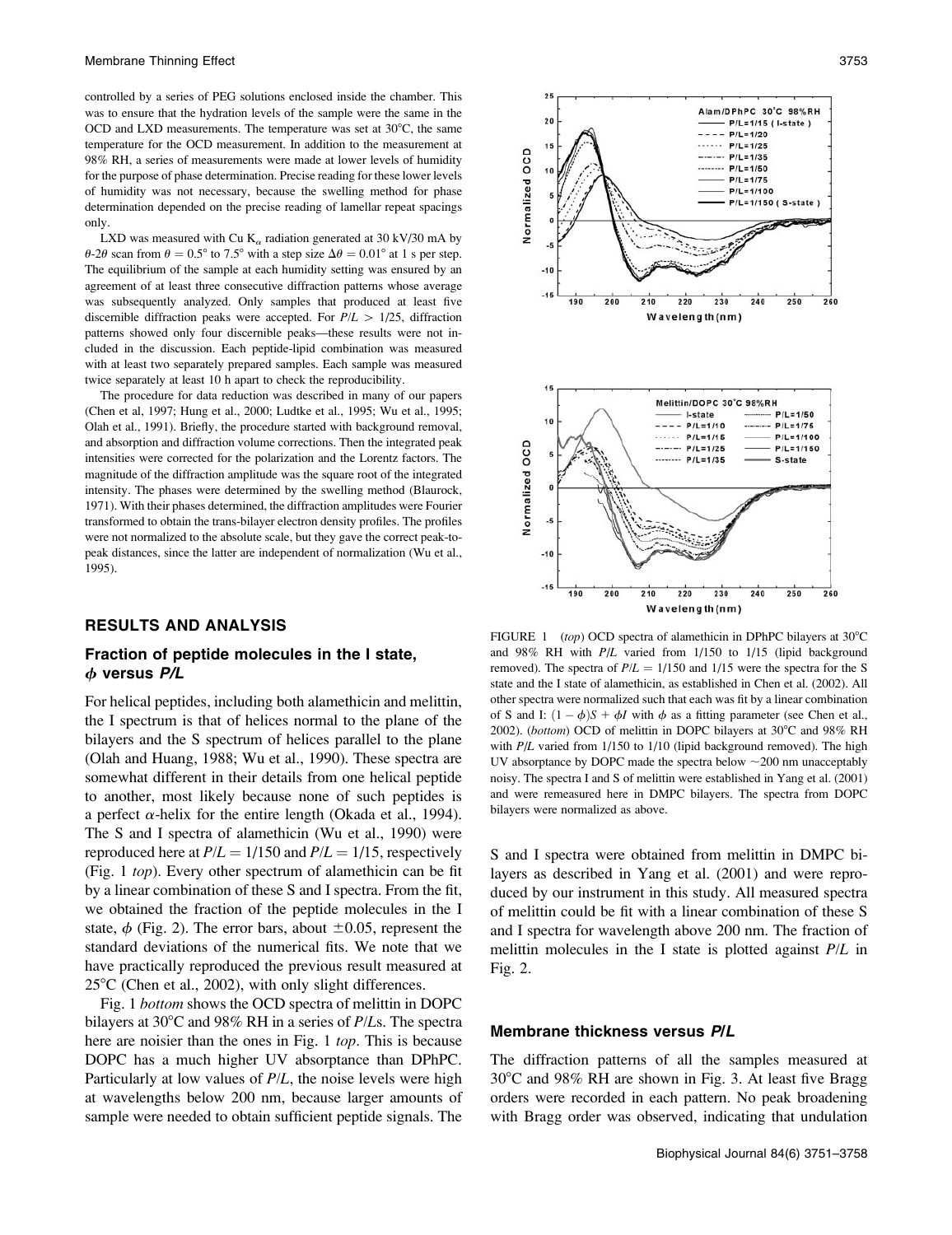

FIGURE 2 Fraction of peptide molecules occupying the I state,  $\phi$ , obtained from Fig. 1 is plotted as a function of peptide concentration  $P/L$ : (solid square) alamethicin in DPhPC and (open circle) melittin in DOPC, both at 30°C and 98% RH. The error bars are the standard deviations of the numerical fits described in Fig. 1.

fluctuations were negligible at hydration levels below 98% RH (Guinier, 1994). For peptide concentrations above  $P/L =$ 1/25, the patterns had at most four orders. Since we were measuring small changes in membrane thickness, we decided not to compare them with those with higher numbers of peaks. To determine the diffraction phases, each sample was measured in a series of relative humidities below 98% RH to produce patterns at different values of repeating spacing D. They were normalized relatively to each other by the Blaurock method (Blaurock, 1971) and plotted as a function



of scattering vector  $q (=4\pi \sin \theta/\lambda, 2\theta)$  is the scattering angle and  $\lambda$  the x-ray wavelength) to determine the phases according to the swelling principle (Perutz, 1954; Torbet and Wilkins, 1976). Two representative examples are shown in Fig. 4.

The trans-bilayer electron density profiles constructed from the diffraction data are shown in Fig. 5. We were interested in the peak-to-peak distance  $(PtP)$  as a measure of the membrane thickness. Fig. 6 shows the  $PtP$  versus  $P/L$ determined from the profiles shown in Fig. 5. The measurements were repeated with independently prepared samples, at least two for each peptide-lipid combination. We found that for alamethicin in DPhPC, the  $PtPs$  were reproducible within  $\pm 0.1$  Å in the range of P/L shown. For melittin in DOPC, the PtPs were reproducible within  $\pm 0.1$  Å for  $P/L \leq$ 1/100 and within  $\pm 0.2$  Å for  $P/L \ge 1/75$ . These uncertainties are shown as error bars in Fig. 6.

The bilayer thinning in proportion to  $P/L$  is consistent with the peptide molecules being embedded in the headgroup region. It is also consistent with the peptide being distributed in the plane of bilayer without aggregation in the S state. More direct evidence of no peptide aggregation has been provided by EPR (Barranger-Mathys and Cafiso, 1993), NMR (Hirsh et al., 1996), and fluorescence energy transfer (Gazit et al., 1994; 1995; Schümann et al., 1996) studies. As was done previously for alamethicin (Wu et al., 1995; Heller et al., 1997), magainin (Ludtke et al., 1995) and protegrin (Heller et al., 2000), we can estimate the cross section of melittin from its thinning effect shown in Fig. 6. We assume that the volume of hydrocarbon chains is constant during thinning. Then the fractional area expansion of the bilayer  $\Delta A/A$  equals  $-\Delta D_{ch}/D_{ch}$  where  $D_{ch}$  is the thickness of the hydrocarbon region.  $D_{ch}$  is estimated by subtracting twice the length of the glycerol region (from the phosphate to first



FIGURE 3 X-ray diffraction patterns of pure DPhPC and alamethicin in DPhPC at various P/L (left), and pure DOPC and melittin in DOPC at various  $P/L$  (right). The patterns are displaced for clarity. The steps at  $2\theta$  $\sim$ 4<sup> $\degree$ </sup> were due to the use of an x-ray attenuator to reduce the count rates for the first two diffraction orders in order not to saturate the detector.

FIGURE 4 Phasing diagrams for the x-ray diffraction of pure DPhPC and DPhPC containing alamethicin at  $P/L = 1/50$  as examples of the swelling method (Blaurock, 1971). The repeat spacing D for pure DPhPC (DPhPCalamethicin  $P/L = 1/50$ ) was 50.1 (49.9), 51.1 (50.7), 52.1 (52.5) Å at 95.3%, 96.8%, and 98.0% RH, respectively. All other samples had similar phasing diagrams.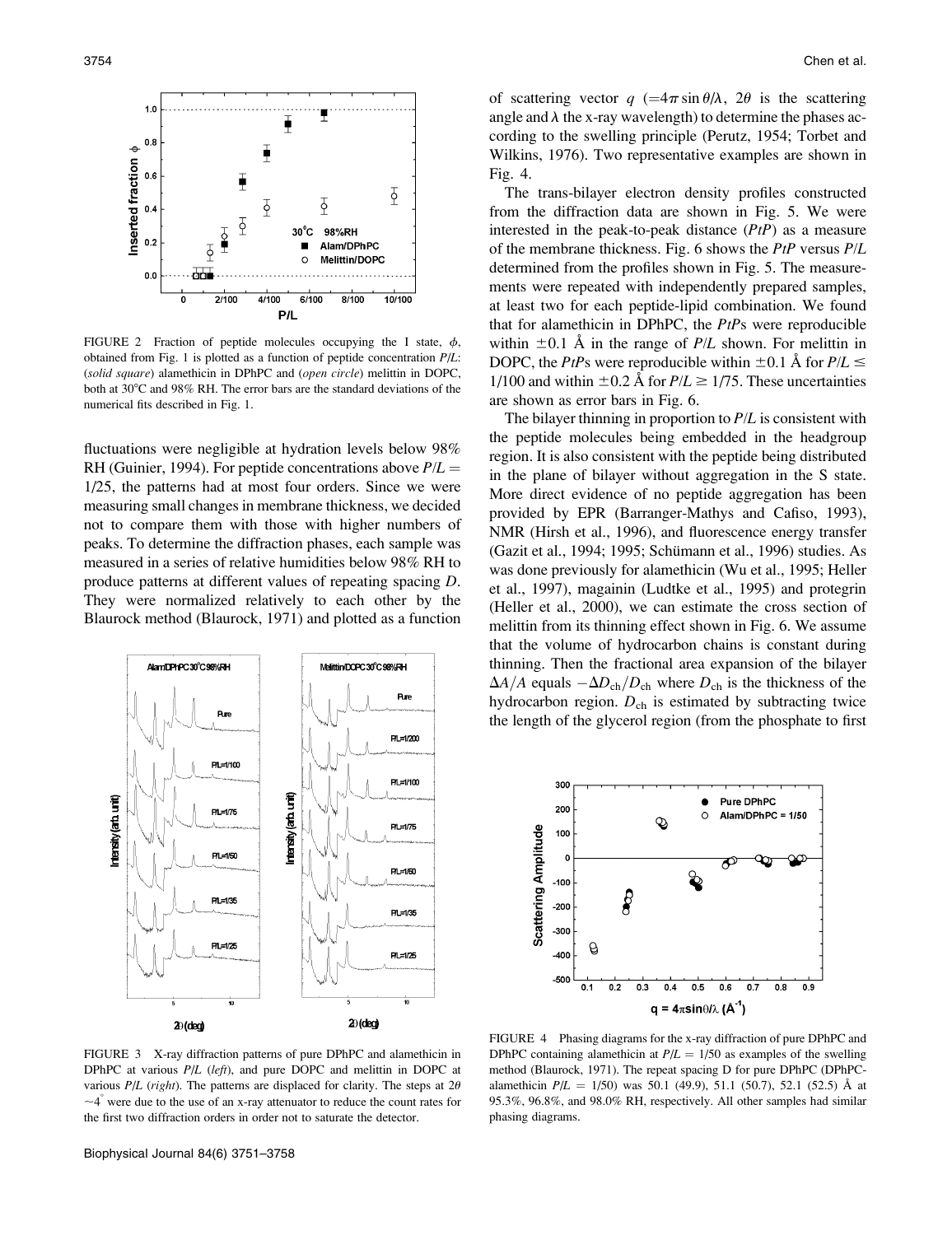





38.0

37.5

37.0

36.5

36.0 35.5 35.0 34.5

34.0

PtP(A)

FIGURE 5 Electron density profiles of pure DPhPC and alamethicin in DPhPC at various P/L (top), and pure DOPC and melittin in DOPC at various P/L (bottom). The profiles were not normalized and were displaced for clarity. The short vertical bars indicate the positions of the peaks.

methylene of the hydrocarbon chain), i.e.,  $\sim$ 10 Å, from *PtP* (McIntosh and Simon, 1986; Nagle and Tristram-Nagle, 2000; Harroun et al., 1999a,b). Assuming that the area expansion is due to the embedding of the peptide in the headgroup region, then  $\Delta A/A \approx (P/L)A_{p}/A_{L}$  where  $A_{p}$  and A<sup>L</sup> stand for the cross-sectional area of peptide and lipid, respectively. Using  $A_L \sim 75$   $\AA^2$  for DOPC (Nagle and Tristram-Nagle, 2000) and the  $PtP$  versus  $P/L$  in the S state (Fig. 6), one obtains  $A_p \sim 300 \text{ Å}^2$ . The lengthwise cross section of the melittin helix has been estimated by crystallographic analyses (Terwilliger et al., 1982) and monolayer studies (DeGrado et al., 1981) to be  $\sim$ 400 Å<sup>2</sup>. The smaller value estimated from the thinning effect could be explained if some water molecules were displaced from the headgroup region when the peptide was embedded.

# Comparison with the theory of membrane thinning

First, we briefly recapitulate our theory for peptide transition (Chen et al., 2002). An individual peptide in the S state causes a local expansion of membrane area. Because of the

FIGURE 6 Peak-to-peak distance  $(PtP)$  versus  $P/L$  for alamethicin in DPhPC (top) and melittin in DOPC (bottom). In each panel, the arrow indicates  $(P/L)^*$ , the onset of S-to-I transition measured by OCD (see Fig. 7). The error bars represent the ranges of reproducibility (see text, Membrane thickness versus  $P/L$ ). PtP decreases linearly with  $P/L$  below  $(P/L)^*$ . Above  $(P/L)^*$ , the *PtP* is constant within experimental error.

volume conservation of the hydrocarbon chains, an expansion in the area is equivalent to a thinning in the thickness. This local deformation of lipid bilayer extends over a range of diameter  $\sim$ 40 Å or more, depending on the values of the bilayer's elastic constants (Huang, 1986, 1995). When the peptide concentration is sufficiently high such that the local deformations by neighboring peptide molecules overlap, the membrane thinning becomes approximately uniform and the amount of overall thinning is proportional to  $P/L$ . The proportionality of membrane thinning to  $P/L$  is shown in Fig. 6 where  $PtP$  decreases linearly with  $P/L$  in the region before the onset of S-I transition. This has also been confirmed by many previous measurements with other peptides (Wu et al., 1995; Ludtke et al., 1995; Heller et al., 2000; Weiss et al., 2002). The membrane elasticity theory showed that under such conditions the elastic energy of membrane thinning is proportional to  $(P/L)^2$  (Huang, 1995). This can be seen as follows. The measured membrane thinning is proportional to the area expansion of the bilayer. An expansion  $\Delta A$  in the membrane area A causes a tension  $\sigma = k_a(\Delta A/A)$ , where  $k_a$  is the stretch coefficient (Rawicz et al., 2000). The change of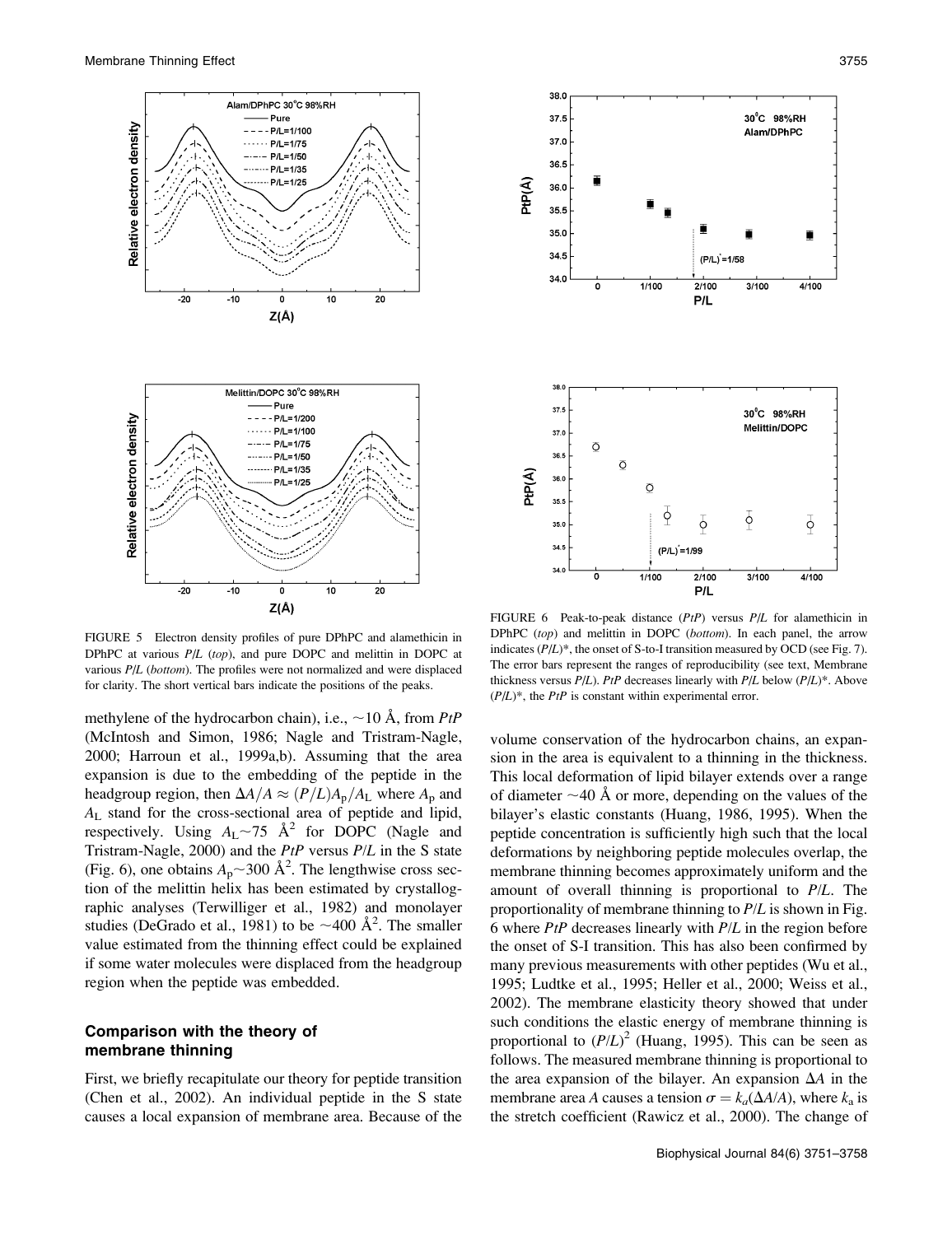free energy (normalized to per lipid) due to the occupation of peptide molecules in the S state can be written as

$$
\Delta F = -\varepsilon_{\rm s}(P/L) + \sigma \Delta A = -\varepsilon_{\rm s}(P/L) + \alpha (P/L)^2, \quad (1)
$$

where  $-\varepsilon$ <sub>s</sub> is the binding energy for a peptide molecule taken from the solution to an S state, but not including the energy of membrane thinning. The energy of membrane thinning is  $\sigma\Delta A$ . The second equality in Eq. 1 made use of the proportionality of thinning to  $P/L$ , hence  $\Delta A \propto P/L$ . The parameter  $\alpha$  is a constant times  $k_a$ . In the transition region, a fraction of the peptide molecules,  $\phi(P/L)$ , are in the I state and the rest  $(I-\phi)(P/L)$  remain in the S state. Parallel to Eq. 1, we proposed that membrane thinning in the transition region is proportional to  $[(1 - \phi)(P/L) + \beta\phi(P/L)]$ . The factor  $\beta$  was introduced to distinguish the effect of membrane thinning by a peptide molecule in the I state from that of a peptide molecule in the S state. The free energy was then written as

$$
\Delta F = -\varepsilon_{\rm s} (1 - \phi)(P/L) - \varepsilon_{\rm i} \phi(P/L)
$$

$$
+ \alpha [(1 - \phi)(P/L) + \beta \phi(P/L)]^2, \tag{2}
$$

where  $-\varepsilon_1$  is the counterpart of  $-\varepsilon_s$  for the I state. It is essentially the energy of pore formation divided by the number of participating peptides. Depending on the structure of the pore,  $-\varepsilon_I$  may include the energy of monolayer bending as well as interaction energies between the peptides in the pore.

Although the free energy (Eq. 2) contains several free parameters, it has at least two definitive predictions. Minimization of the free energy with respect to  $\phi$ ,  $\partial \Delta F/\partial \phi=0$ , gives the equilibrium condition

$$
\frac{(\varepsilon_{\rm S} - \varepsilon_{\rm I})}{2\alpha(1 - \beta)} = [(1 - \phi)(P/L) + \beta\phi(P/L)].
$$
 (3)

The first prediction from Eq. 3 is that  $\phi$  is a linear function of  $1/(P/L)$  in the transition region:

$$
\phi = \frac{1}{1 - \beta} \left( 1 - \frac{(P/L)^{*}}{P/L} \right),\tag{4}
$$

where  $(P/L)^* = (\varepsilon_S - \varepsilon_I)/2\alpha(1 - \beta)$  is a constant representing the threshold concentration for the onset of S-to-I transition. In Fig. 7, the data  $\phi$  of Fig. 2 were replotted against  $1/(P/L)$ . Clearly the prediction was borne out by both alamethicin and melittin. The second prediction of the theory is that the right-hand side of Eq. 3 is constant, in fact equals to  $(P/L)^*$ . The quantity in the square brackets represents the thinning effect. Therefore its constancy implies that the membrane thickness remains unchanged in the entire transition region, even though before the transition the thickness decreased linearly as P/L increased toward the onset of transition. The expression Eq. 3 includes the point  $\phi = 0$ , the onset point of transition. Thus the theory predicts that the membrane thickness remains the same as at the onset point for the entire transition region. As shown in Fig. 6,



FIGURE 7 Fraction of peptide molecules occupying the I state,  $\phi$ , from Fig. 2 was replotted as a function of the inverse of peptide concentration 1/ (P/L): (solid square) alamethicin in DPhPC and (open circle) melittin in DOPC, both at 30°C and 98% RH. The data fell on a straight line for  $P/L >$  $(P/L)^*$  in each case. The intercept of the straight line with the line of  $\phi = 0$ defined the threshold concentration  $(P/L)^*$ . The parameter  $\beta$  was obtained from a fit with Eq. 4.

the second prediction was also in good agreement with the data.

## **DISCUSSION**

In Chen et al. (2002) alamethicin was measured in three different bilayer conditions, including one at 100% RH and another at 98% RH (25 $^{\circ}$ C). Both the measurements at 100% RH and 98% RH fit the theory well with slightly different parameters. Indeed the phase diagrams of S-to-I transitions have been mapped out for a number of different peptide/lipid systems in the plane of temperature and humidity (Huang and Wu, 1991; Heller et al., 1997). In all cases, hydration changes merely shifted the transition range of  $P/L$ . Thus the mechanism of transition should be the same at all levels of hydration.

It was shown in Chen et al. (2002) that the value of the parameter  $\beta$  must be less than one, but otherwise there is no restriction on the value of  $\beta$ . It is interesting to note that  $\beta$  is positive for alamethicin but is negative for melittin (see Fig. 7). From its definition in Eq. 2, a positive  $\beta$  means that a pore state has a membrane thinning effect similar to the S state but with a reduced strength. On the other hand, a negative  $\beta$  implies that the formation of a pore counteracts the membrane thinning effect of the S state. We do not know if this is related to the observation that alamethicin forms barrel-stave pores, whereas melittin forms toroidal pores (Yang et al., 2001). Whether all toroidal pores have a negative  $\beta$  remains to be seen. It is clear, however, that alamethicin and melittin interact with lipid bilayers differently in the I state, although they seem to interact with the bilayers similarly in the S state. One consequence of the sign of  $\beta$  is that if it is positive, the peptide can achieve 100%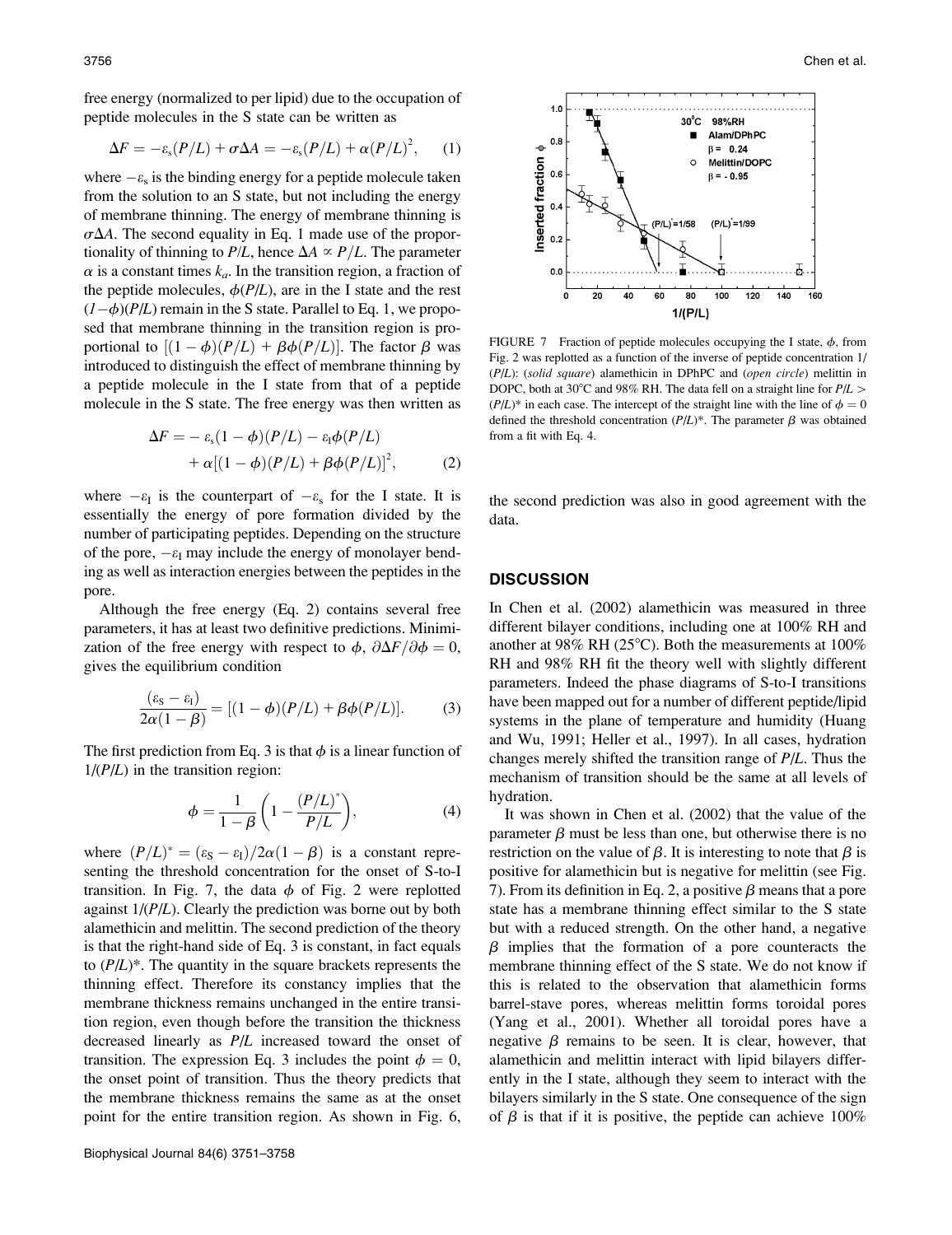insertion, i.e., having a pure I state, as seen in the case of alamethicin (Fig. 7). On the other hand, a negative  $\beta$  prevents  $\phi$  from reaching the value of one (see Eq. 4) as seen in the case of melittin (Fig. 7).

In Chen et al. (2002), we considered an alternative theory assuming that the pore formation is an aggregation effect of peptide. Although aggregation provides cooperativity, the theory does not agree with the measured  $\phi$  versus P/L. In comparison, the present theory assumes that the elastic energy of membrane thinning modulates the energy difference between the surface adsorbed state and the pore state. This theory has the advantage of incorporating two independent sets of measurements, i.e., the change in the membrane thickness and the fraction of peptide in each state, both as functions of  $P/L$ . Overall the theory gives a good description for all the data, including the constancy of membrane thickness in the transition region. It also provides useful parameters for the description of peptide-bilayer interactions.

We are hopeful that the behavior of peptides in lipid bilayers can be inferred to understand the peptides' activities in cell membranes. In this regard, it should be pointed out that although in nature the peptide reaches the cell membrane by partitioning from the extracellular phase, once partitioned in the membrane the peptide would quickly translocate across the membrane and distribute on both sides of the membrane. This was observed by Matsuzaki et al. (1995) in their lipid vesicle experiment using fluorescence techniques. Even at low peptide concentrations, transient pores were formed by peptides initially bound to the outer leaflet. When the transient pores dissolved, the peptides were distributed to both sides of the bilayer. Also, the peptide-lipid ratios used in our experiment are comparable to those used in bacterial killing assays, as measured by radioactivity binding experiments (Steiner et al., 1988; Merrifield et al., 1994). As for the nonphysiological hydration conditions used in our experiment, we have shown that the behavior of peptides is basically the same in all hydration levels. Only the ranges of concentration  $(P/L)$  for the I and S states vary (continuously) with hydration. In the limit of full hydration, the property of individual bilayers in multilayers is the same as a single isolated bilayer. Both undergo significant undulation fluctuations and have the same gel-to-fluid transition temperature (Evans and Needham, 1987; Smith et al., 1990).

F.Y.C. was supported by National Science Council (Taiwan) through Contract NSC90-2112-M-008-36; H.W.H. was supported by National Institutes of Health grants GM55203 and RR14812 and by the Robert A. Welch Foundation.

### REFERENCES

Barranger-Mathys, M., and D. S. Cafiso. 1993. Collisions between helical peptides in membranes monitored using electron paramagnetic resonance: evidence that alamethicin is monomeric in the absence of a membrane potential. Biophys. J. 67:172–176.

- Baumann, G., and P. Mueller. 1974. A molecular model of membrane excitability. J. Supramol. Struct. 2:538-557.
- Bechinger, B., Y. Kim, L. E. Chirlian, J. Gesell, J.-M. Neumann, M. Motal, J. Tomich, M. Zasloff, and S. J. Opella. 1991. Orientations of amphipathic helical peptides in membrane bilayers determined by solid-state NMR spectroscopy. J. Biomol. NMR. 1:167–173.
- Blaurock, A. E. 1971. Structure of the nerve myelin membrane: proof of the low resolution profile. J. Mol. Biol. 56:35–52.
- Boman, H. G., J. Marsh, and J. A. Goode, editors. 1994. Antimicrobial peptides. Ciba Foundation Symposium 186. John Wiley & Sons, Chichester. 1–272.
- Chen, F. Y., W. C. Hung, and H. W. Huang. 1997. Critical swelling of phospholipid bilayers. Phys. Rev. Lett. 79:4026–4029.
- Chen, F. Y., M.-T. Lee, and H. W. Huang. 2002. Sigmoidal concentration dependence of antimicrobial peptide activities: a case study on alamethicin. Biophys. J. 82:908–914.
- DeGrado, W. F., F. J. Kezdy, and E. T. Kaiser. 1981. Design, synthesis, and characterization of a cytotoxic peptide with melittin-like activity. J. Am. Chem. Soc. 103:679–681.
- Evans, E., and D. Needham. 1987. Physical properties of surfactant bilayer membranes: thermal transitions, elasticity, rigidity, cohesion, and colloidal interactions. *J. Phys. Chem.* 91:4219–4228.
- Ganz, T. 1999. Defensins and host defense. Science. 286:420–421.
- Gazit, E., W. J. Lee, P. T. Brey, and Y. Shai. 1994. Mode of action of the antibacterial cecropin B2: a spectrofluorometric study. Biochemistry. 33:10681–10692.
- Gazit, E., A. Boman, H. Boman, and Y. Shai. 1995. Interaction of the mammalian antibacterial peptide cecropin P1 with phospholipid vesicles. Biochemistry. 34:11479–11488.
- Guinier, A. 1994. X-ray diffraction in crystals, imperfect crystals, and amorphous bodies. Dover Publications, New York.
- Harroun, T. A., W. T. Heller, T. M. Weiss, L. Yang, and H. W. Huang. 1999a. Experimental evidence for hydrophobic matching and membranemediated interactions in lipid bilayers containing gramicidin. Biophys. J. 76:937–945.
- Harroun, T. A., W. T. Heller, T. M. Weiss, L. Yang, and H. W. Huang. 1999b. Theoretical analysis of hydrophobic matching and membranemediated interactions in lipid bilayers containing gramicidin. Biophys. J. 76:3176–3185.
- He, K., S. J. Ludtke, D. L. Worcester, and H. W. Huang. 1995. Antimicrobial peptide pores in membranes detected by neutron in-plane scattering. Biochemistry. 34:16764–16769.
- He, K., S. J. Ludtke, D. L. Worcester, and H. W. Huang. 1996. Neutron scattering in the plane of membranes: structure of alamethicin pores. Biophys. J. 70:2659–2666.
- Helenius, A., and K. Simons. 1975. Solubilization of membranes by detergents. Biochim. Biophys. Acta. 415:29–79.
- Heller, W. T., K. He, S. J. Ludtke, T. A. Harroun, and H. W. Huang. 1997. Effect of changing the size of lipid headgroup on peptide insertion into membranes. Biophys. J. 73:239–244.
- Heller, W. T., A. J. Waring, R. I. Lehrer, and H. W. Huang. 1998. Multiple states of  $\beta$ -sheet peptide protegrin in lipid bilayers. Biochemistry. 37:17331–17338.
- Heller, W. T., A. J. Waring, R. I. Lehrer, T. A. Harroun, T. M. Weiss, L. Yang, and H. W. Huang. 2000. Membrane thinning effect of the  $\beta$ -sheet antimicrobial protegrin. Biochemistry. 39:139–145.
- Hirsh, D. J., J. Hammer, W. L. Maloy, J. Blazyk, and J. Schaefer. 1996. Secondary structure and location of a magainin analogue in synthetic phospholipid bilayers. Biochemistry. 35:12733–12741.
- Huang, H. W. 1986. Deformation free energy of bilayer membrane and its effect on gramicidin channel lifetime. Biophys. J. 50:1061–1070.
- Huang, H. W. 1995. Elasticity of lipid bilayer interaction with amphiphilic helical peptides. J. Phys. II France. 5:1427-1431.
- Huang, H. W. 2000. Action of antimicrobial peptides: two-state model. Biochemistry. 39:8347–8352.